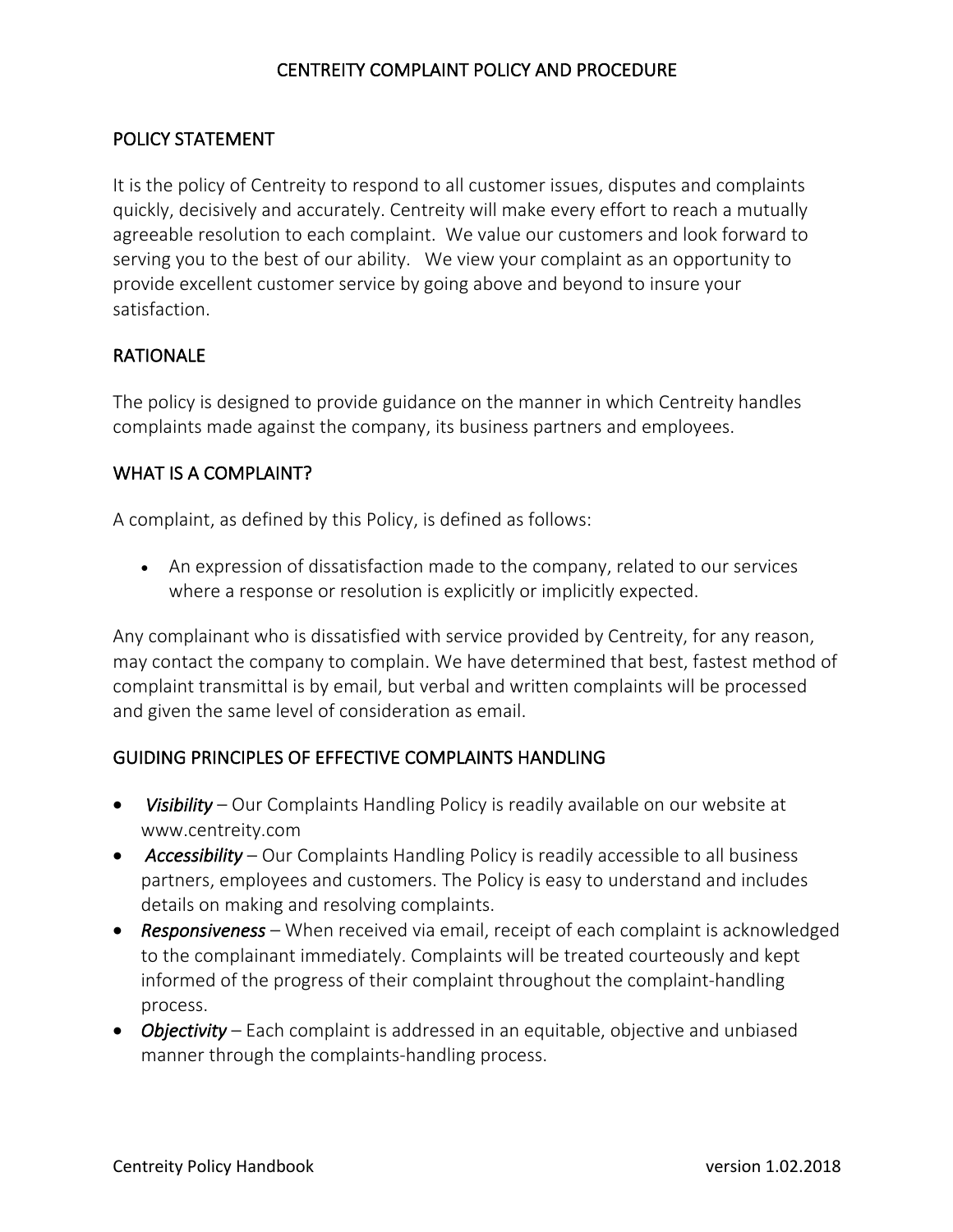# CENTREITY COMPLAINT POLICY AND PROCEDURE

- *Confidentiality* Personally identifiable information ("PII") and non-public information ("NPI") concerning the complainant is actively protected from disclosure unless the complainant expressly consents to its disclosure.
- *Customer-focused*  All business partners and employees are committed to efficient and fair resolution of complaints. We actively solicit feedback from our customers on a regular basis and acknowledge a customer's right to complain.
- Accountability All business partners and employees accept responsibility for effective complaints handling.
- *Continual Improvement* Our complaints handling process will be reviewed periodically, and at least annually, to aim to enhance its efficient delivery of effective outcomes.

## HANDLING A COMPLAINT

Email is the optimum method of complaint transmission. Complaints should be sent to our email address at: help@centreity.com

As noted above, complainants will immediately receive receipt of their complaint. Complaints may also be submitted by writing or by telephone at:

**Centreity** 423 37th Street Bellaire, OH 43906 Telephone: (304)905-4909

#### WHAT INFORMATION IS REQUIRED WHEN MAKING A COMPLAINT?

When making a complaint, please provide the following information:

- 1. Your name and contact information. Please include the legal name of your business along with an email address and daytime telephone number where we may reach you.
- 2. Your project name and relationship with Centreity.
- 3. The nature of your complaint. Please list the dates and a detailed description of the conduct giving rise to the complaint.

After reviewing the complaint, we may contact you for additional information, including supporting documentation.

#### ACKNOWLEDGEMENT OF COMPLAINTS